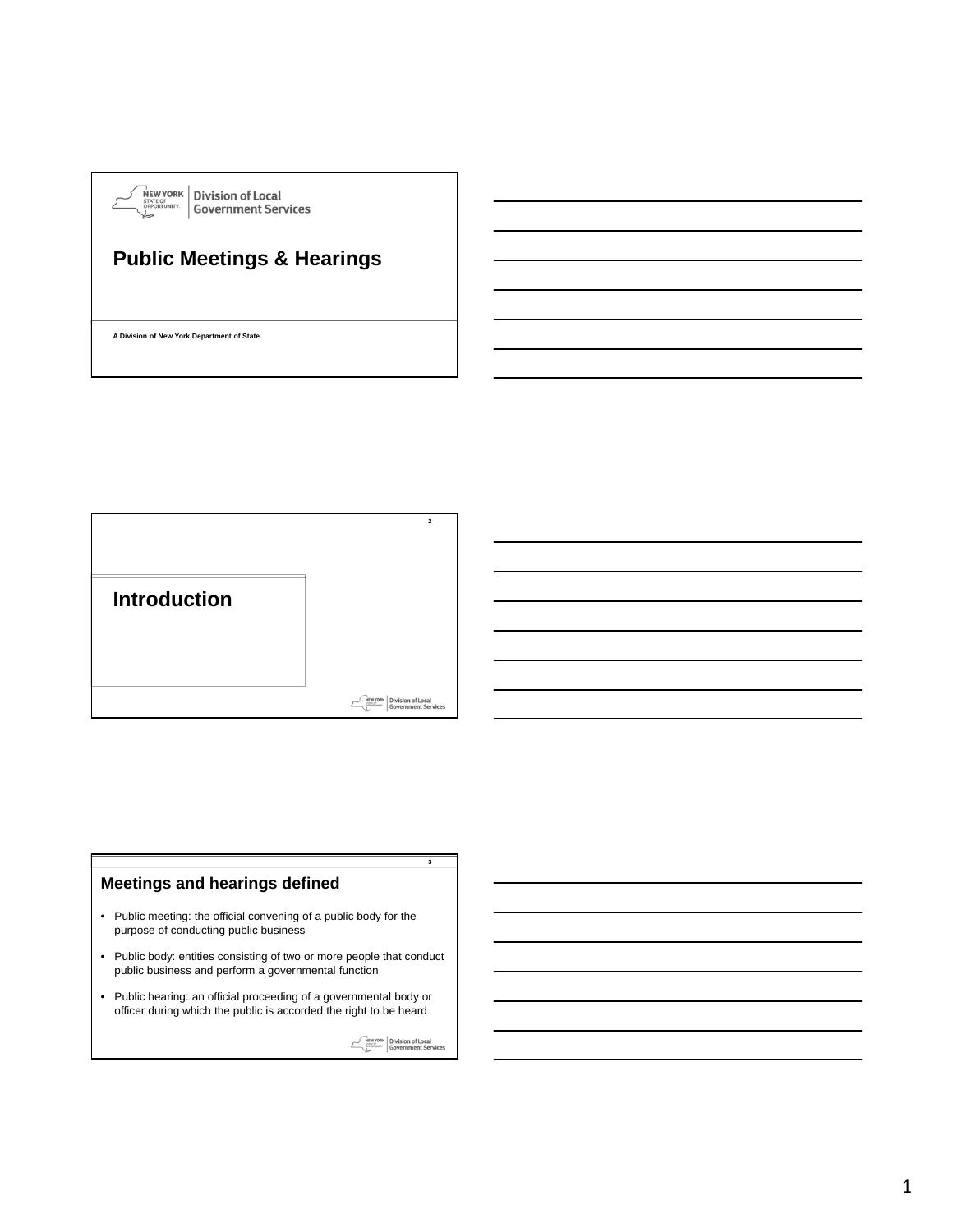## **Open Meetings**

**Law Public Officers Law Article 7 §100-111**

**MEWYORK** Division of Local

**5**

**4**

### **Purpose and intent**

- Meetings allow public to listen & observe
- Subject to Open Meetings Law
	-
	-
	- Application review and other board business "Work session" or "agenda meeting" "Site visit" if a quorum has gathered to discuss application Riverkeeper v. The Planning Board of the Town of Somers
- Exempt from Open Meetings Law
	- Soliciting & receiving legal advice from review board's attorney<br>• Attorney-client privilege<br>
	physion client proven by the service • Attorney-client privilege
		-

#### **6 Executive session** Valid only for specific reasons under OML1. Public safety 2. Protect identity 3. Criminal investigations 4. Actual litigation 5. Collective negotiations 6. History of person 7. Exams 8. Property value NEW YORK Division of Local<br>
Sovernment Services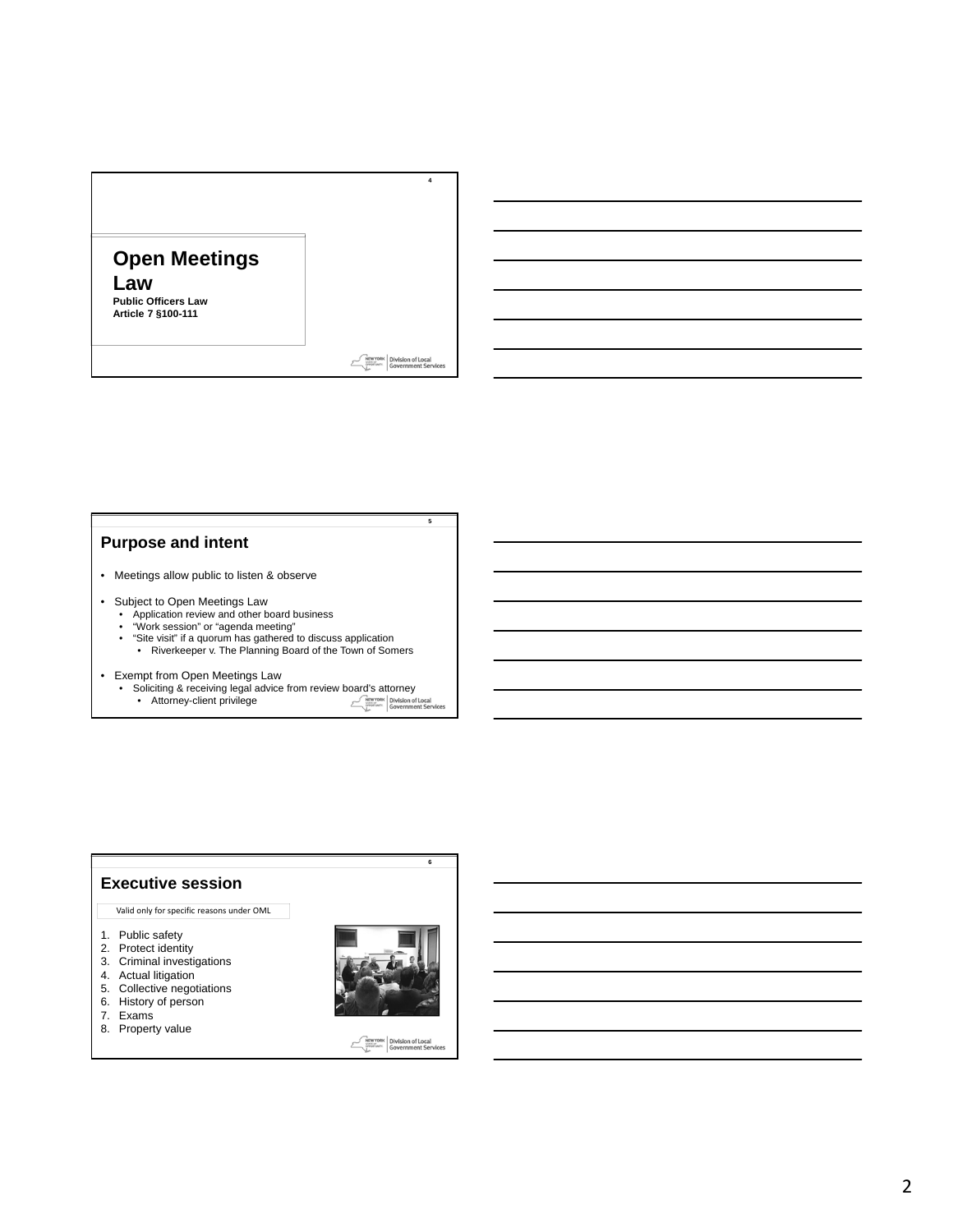#### **Executive session procedure**

- Portion of open meeting from which public may be excluded
- Pass motion to enter into executive session for stated purpose
- Close executive session and return to open meeting
- File minutes of actions taken in executive session within one week



**7**

## Public Officers Law, Article 7 §105-106 **MEWYORK** Division of Local



**MEWYORK** Division of Local

# **9 Meeting notice requirements**• Provide notice to press—**meeting notices** need not be published • Post notice in conspicuous place • Post on regularly updated website<br>materials to be discussed in the<br>open meeting<br>- Scheduled more than 1 week in<br>advance<br>- Scheduled less than 1 week in<br>advance<br>and the scheduled less than 1 week in<br>advance<br>- provide noti NEW YORK Division of Local<br>
Sovernment Services

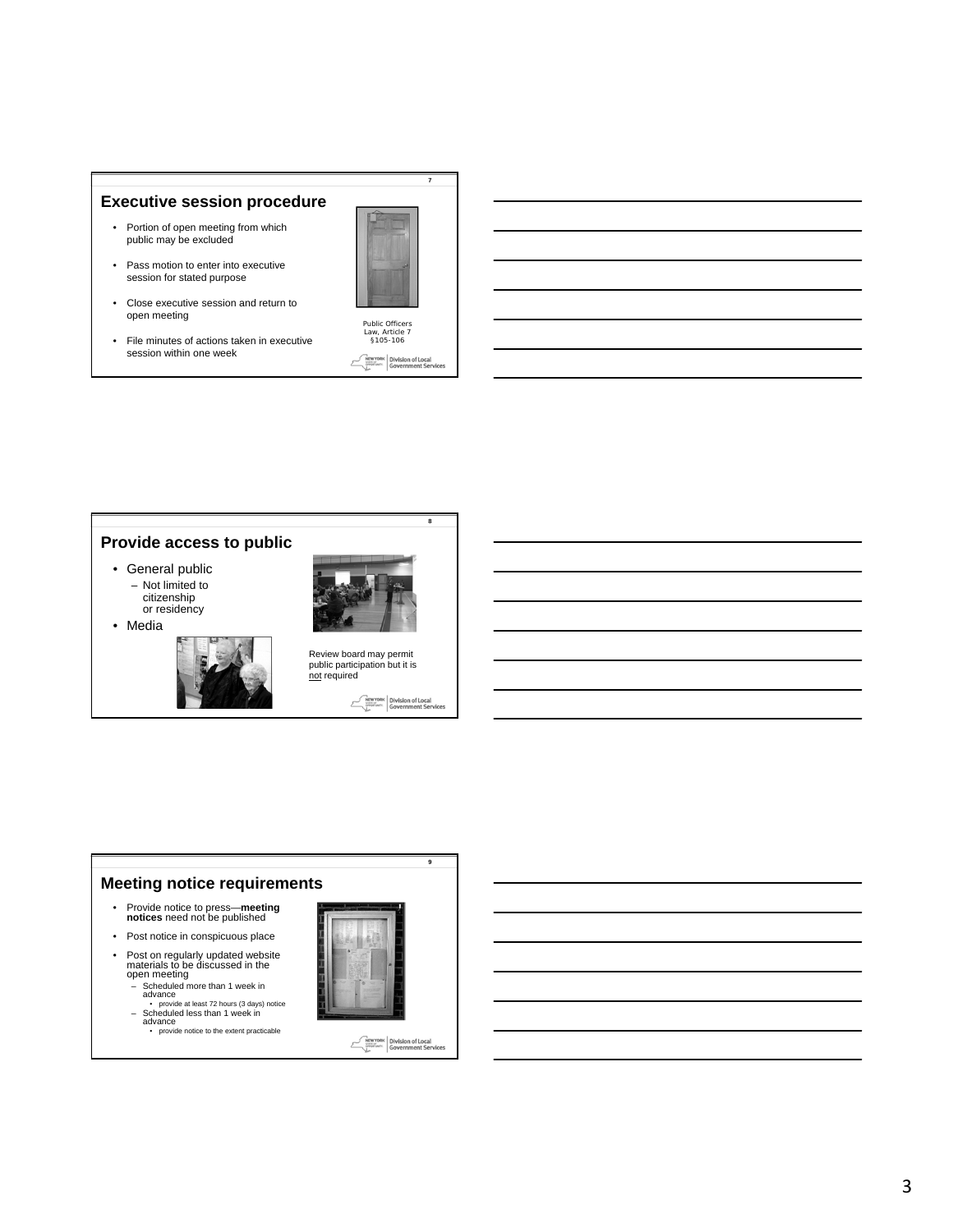

**Public Officers Law Article 7 §103(e)**

**MEWYORK** Division of Local<br> **Sovernment Services** 



**12**

### **Applications**

- Appoint an administrative official (formally or informally) ZEO, municipal clerk, or board clerk
- 
- Develop good forms Include SEQR Environmental Assessment Form
- Post on website Have clear submission requirements
- Use a check list or flow chart
- 
- Ensure time periods or deadlines comply with state law and are clear to all parties • Institute submission deadlines
- Ask applicant to provide extra copies of materials
- County review (if required): send immediately Other municipal department heads for recommendations

NEW YORK Division of Local<br>
Sovernment Services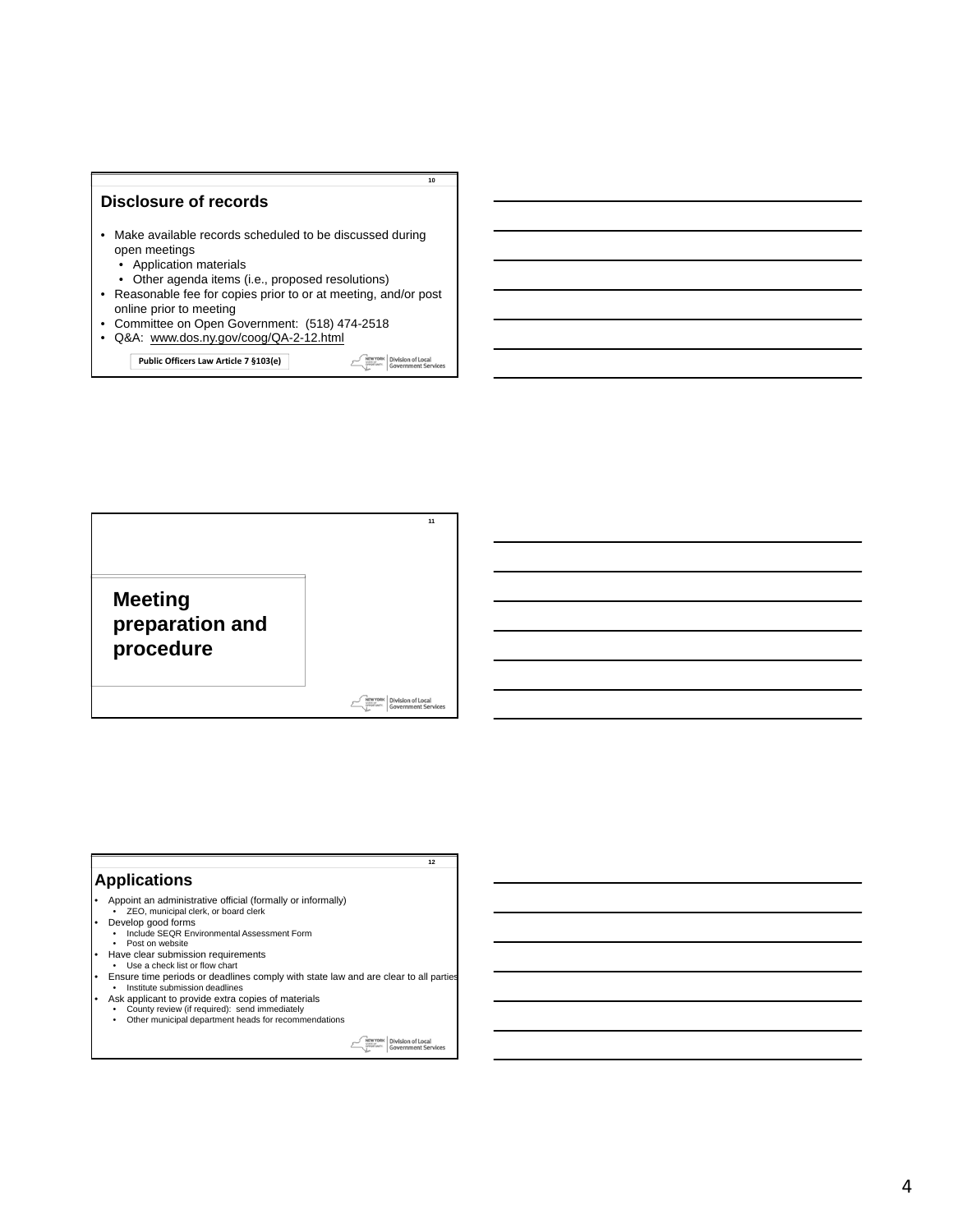### **Organizing meetings**

- Prepare agenda
- Confirm that members will attend
- Invite experts and public officials
- Reserve meeting room
- Consider larger spaces for controversial applications
- Arrange for equipment • Assemble & distribute background material



**MEW YORK** Division of Local<br> **Sovernment Services** 

**14**

**13**

#### **Quorum & majority**

- Number of members present for business to be legally conducted
	- Convening meetings & hearings
	- Voting
- At least a majority of full membership of board
- Includes absent members and vacant seats
- New York General Construction Law, Article 2 § 41

NEWYORK Division of Local<br>Since Street, Government Services

**15**

### **Avoid quorum troubles**

- Be prepared for board member absences
- Consider appointing alternate members
	- Conflict of interest: Adopt provision by local law or ordinance;
	- appoint members by resolution<br>• Absences Supersede statute to appoint by local law<br>• Legal Memorandum: "Alternate Members of Planning Boards and<br>Zoning Boards of Appeals" <u>www.dos.ny.gov/cnsl/lu06.htm</u>
	-
- Examples available from DOS

NEWYORK Division of Local<br>
Since Agreement Services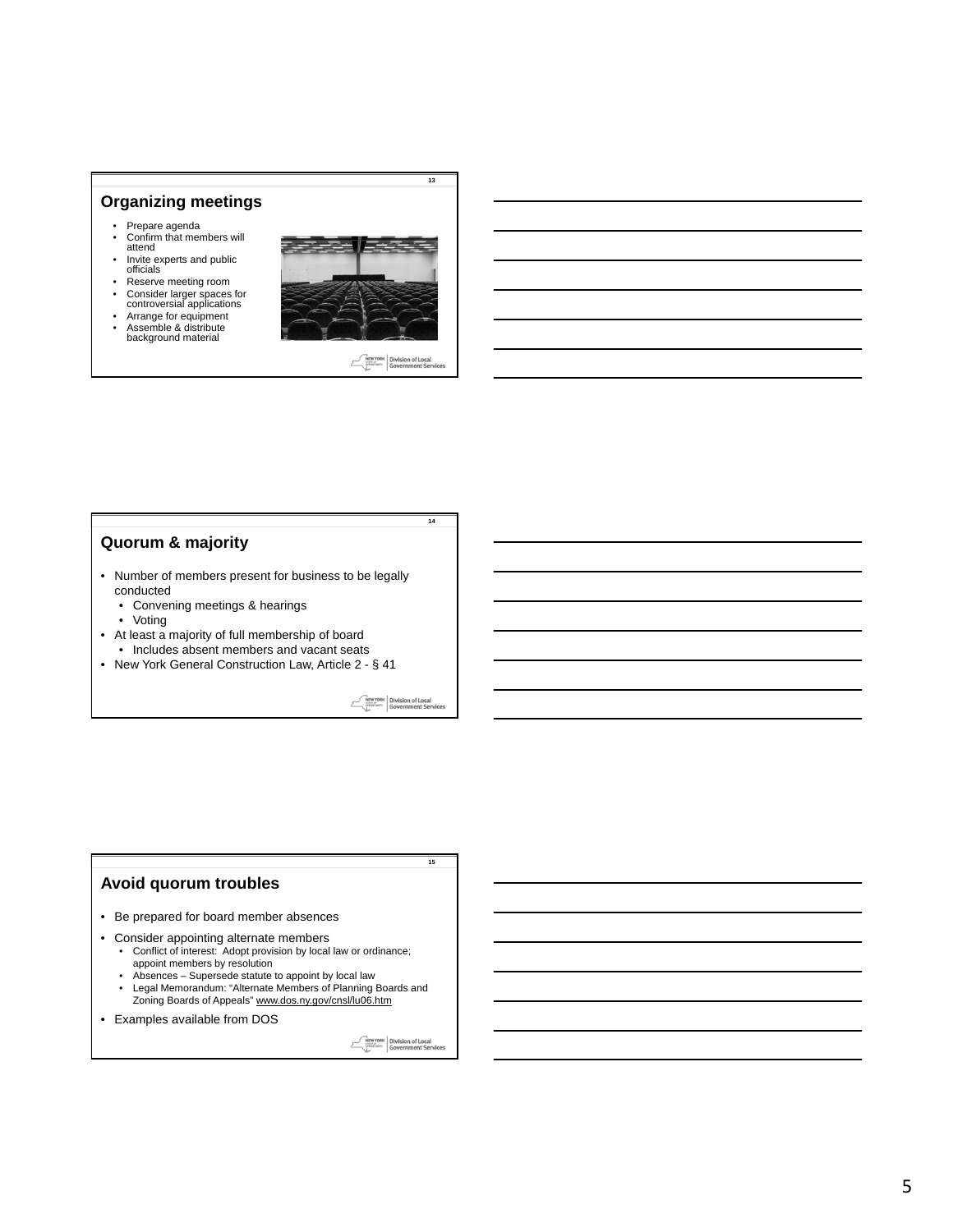

- Format for meeting or presentations
- Time limits established for agenda items
- Allowance of public questions or comments
- Additional procedures
	- Make all present aware of rules



**MEWYORK** Division of Local

**17**

### **Audio & video recording**

- Board may adopt procedures for recording that does not detract from the deliberative process
- Should not require permission or advance notice to record
- Absolute ban on recording is not reasonable
- Board member or public reluctance to be recorded is not appropriate reason to prohibit recording



MENYORK Division of Local<br>
Sovernment Services

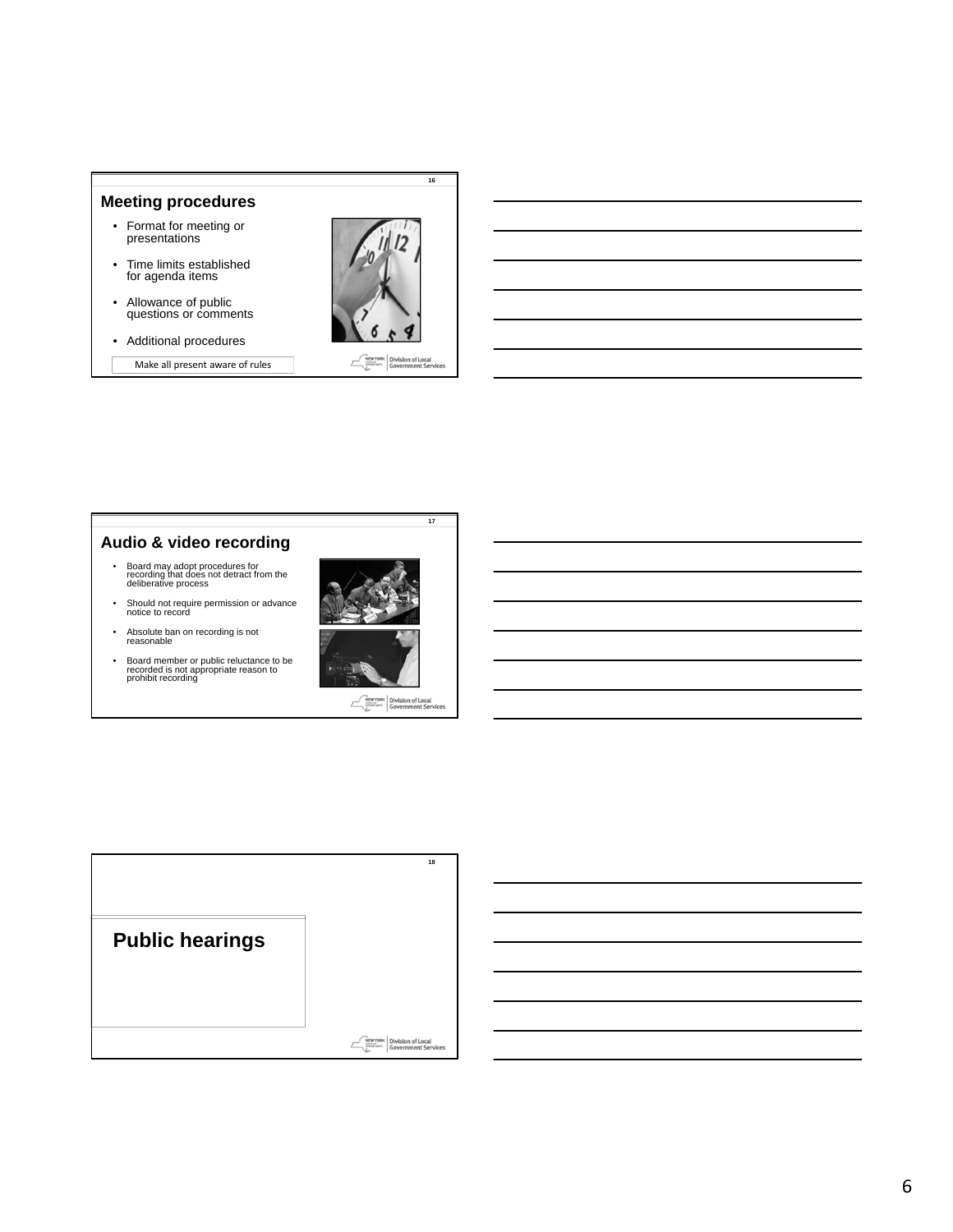#### **Public hearings**

- Required for all matters before a ZBA
- Examples for planning boards include
	- Subdivision
	- Special use permit – Preparation of preliminary
	- comprehensive plan – Site Plan (if required locally)

An official proceeding of a governmental body or officer during which the public is accorded the right to be heard

**MEWYORK** Division of Local

**20**

**19**

### **When to hold hearing**

- When required by state statute, local law, or ordinance
- When application or issue may be controversial
- When substantial conditions may be attached to approval
- When board chooses to do so



#### **Hearing notice requirements**

- Open Meetings Law
- Municipal Home Rule Law
- Other applicable state statutes
- Legal notice in official newspaper - Generally 5 days prior to hearing date,<br>but may be longer according to other<br>applicable state statutes<br>• Example: Adoption of and amendments<br>to village zoning regulations or<br>comprehensive plans require 10 days<br>advance no
- Content of notice:

**21**

- Date, time & place • Nature of proposed
- action • Location of subject property, if applicable

NEW YORK Division of Local<br>
Sovernment Services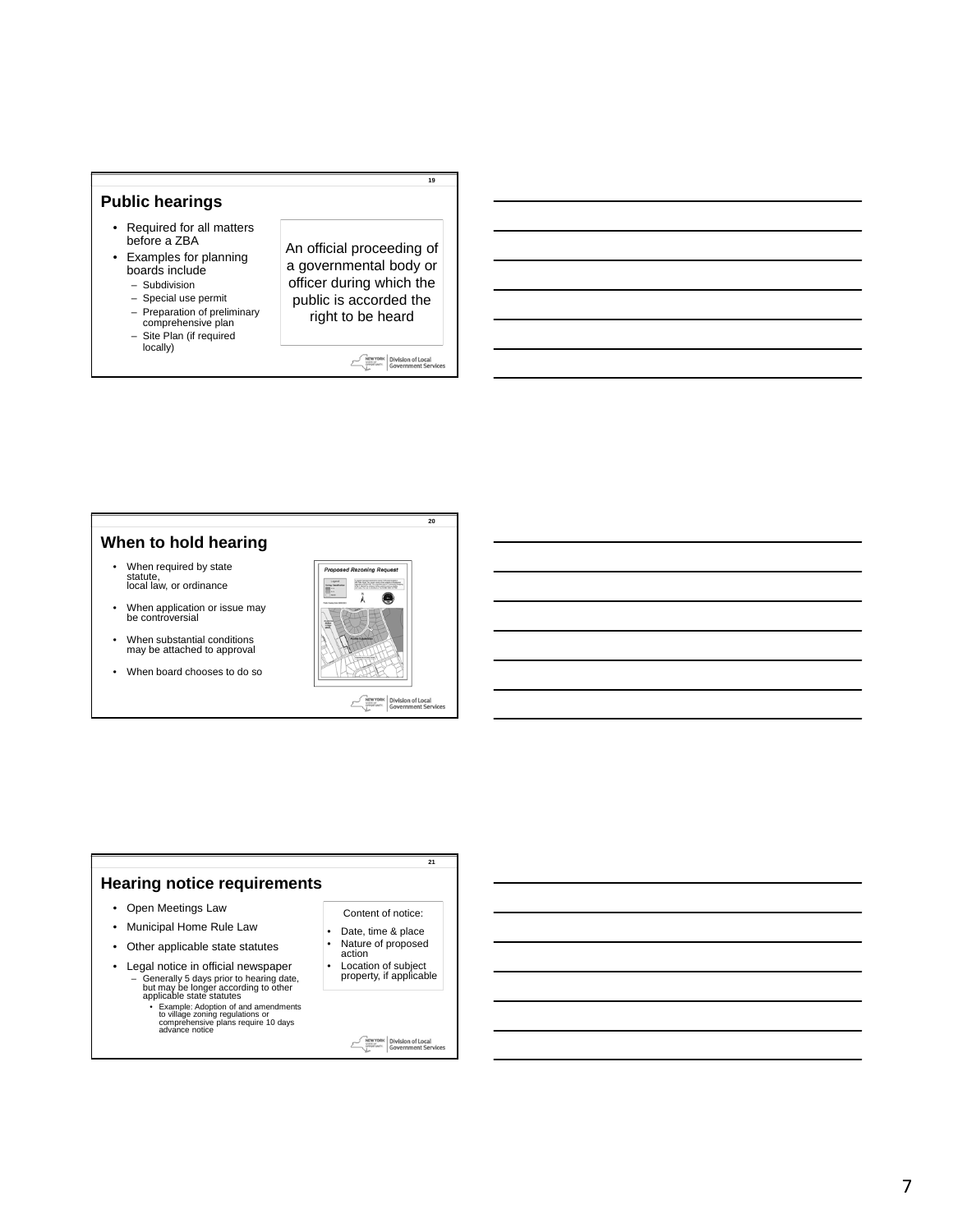### **Hearing notice requirements**

- Must mail notice to:
	- Applicant – Regional state park commission, if 500' from state park or parkway (ZBAs only)
	- Other agencies, if applicable:
- GML §239-m & GML §239-nn • No state statutes require
- direct mailing of notices to adjoining neighbors

| <b>Government Servic</b> |
|--------------------------|
|                          |

**22**

**23**

**Hearing notice requirements**

- Municipalities may adopt additional local noticing requirements:
	- Signs on application property best practice
	- Mailings to neighbors – Municipal ListServ
	-
- Longer or shorter noticing requirements for adopting local laws



**MENTORK** Division of Local

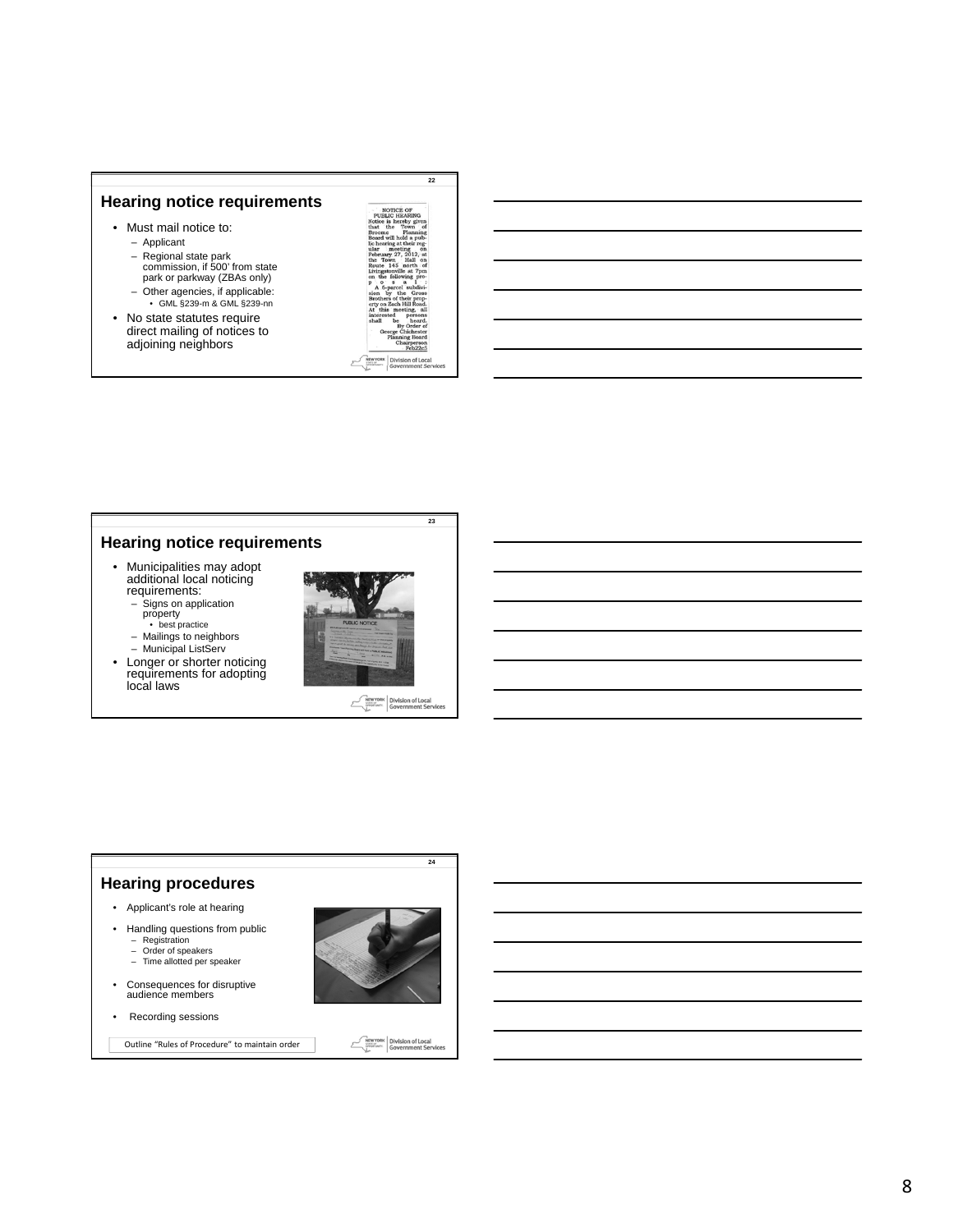### **Hearing tips**

- Suggest speakers identify themselves
- Beware of rustling paper or chatter near sensitive microphones
- Clarify to whom speaker is referring
- Require visual references to be described or "read" into the record
- Let the public know what's next



**MEWYORK** Division of Local

**26**

**25**

### **Closing the hearing**

- Hearing usually over when all who wished to speak were heard
- After hearing closed, board may keep RECORD open to accept written comments



### **Adjournment and continuation**

- If board adjourns to UNSPECIFIED TIME and PLACE, then notice must be given in same manner as original notice
- If PRIOR to ADJOURNING, board ANNOUNCES time and place of continuing session, then public notice need not be given again



**27**

NEW YORK Division of Local<br>
Sovernment Services

#### 9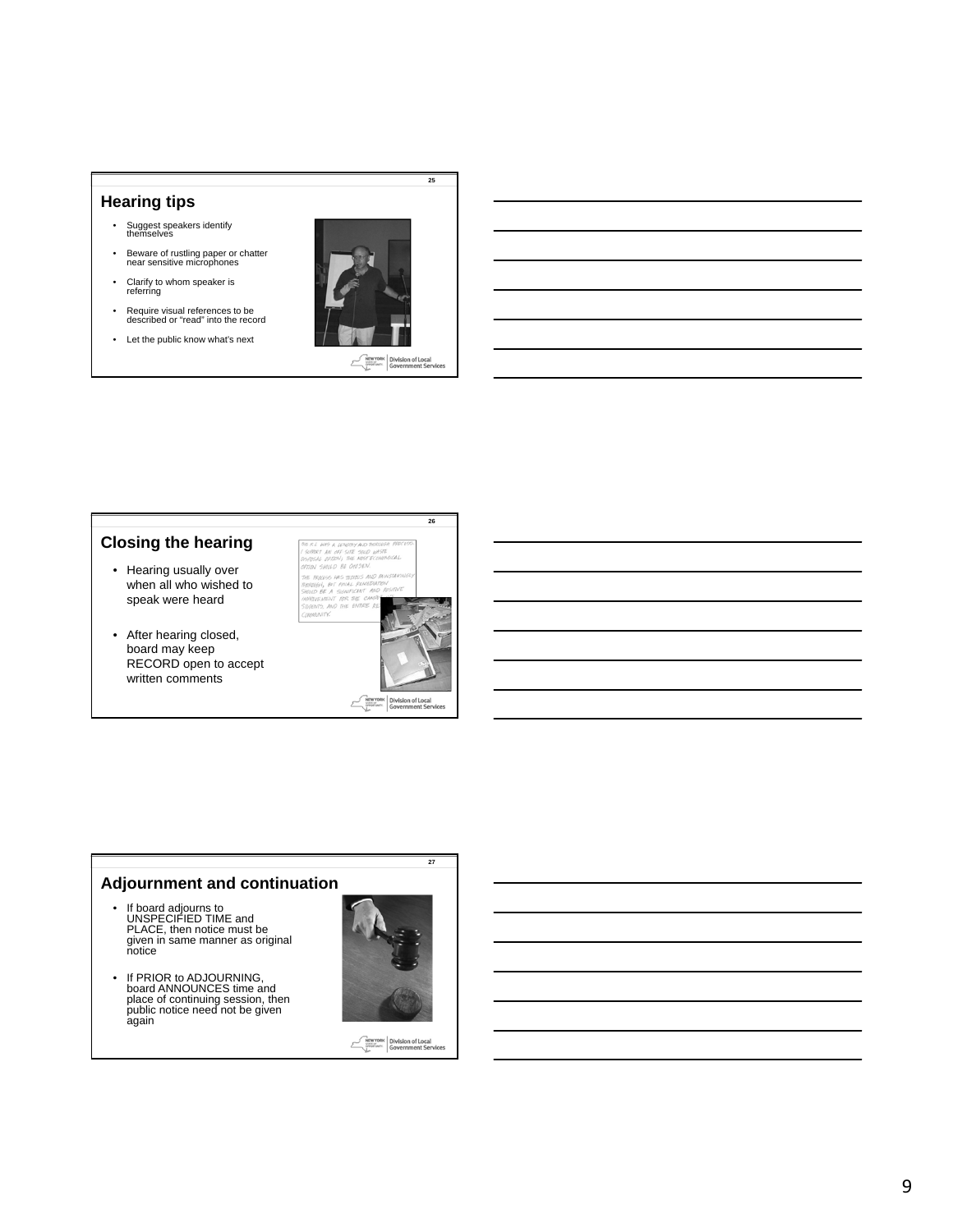

### **Minutes are a record**

- Make available to public
	- Regular meetings within two weeks
	- Executive sessions within one week
- NYS Archives Records Retention Schedule
	- Official minutes permanently
	- Hearing proceedings permanently
	- Recordings four months after transcription or approval of minutes/proceedings

NEWYORK Division of Local<br>
Successors Government Services

**29**

| <b>Minutes</b>                                                              | 30                                                                                                                                           |  |  |
|-----------------------------------------------------------------------------|----------------------------------------------------------------------------------------------------------------------------------------------|--|--|
| <b>Meetings</b>                                                             | <b>Hearings</b>                                                                                                                              |  |  |
| • List of motions made<br>• Votes taken on those<br>motions                 | At least a general<br>summary of views<br>expressed<br>- Does not have to be<br>verbatim<br>- Stenographer not required<br>Names of speakers |  |  |
| Division of Local<br>If tape recording, also take notes<br><b>Halls</b> Cal |                                                                                                                                              |  |  |

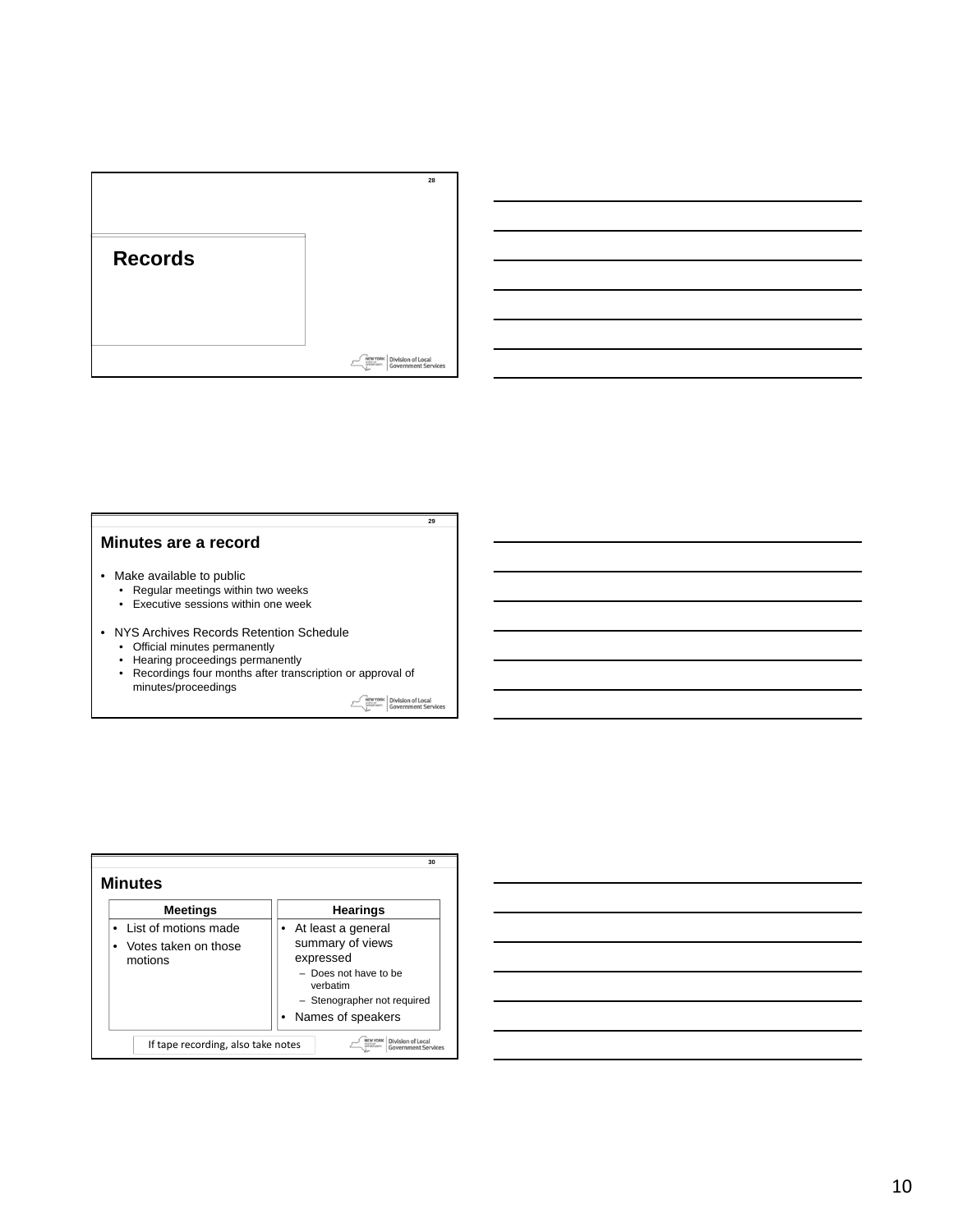### **Decision document**

- Decision
	- Date action taken
	- Motion
	- Vote cast by each board member
	-
- Any conditions imposed Locally establish what constitutes "decision document"
	-
	- Resolution Findings statement which includes decision
	- Copy of applicant's decision letter Minutes which indicate vote on relevant motion

**MEWYORK** Division of Local

**32**

**31**

### **Noticing and filing decisions**

- Attach findings to decision
- Notify applicant by mail
- Send county "report of final action," if referred
- File with municipal clerk within 5 business days
	- Clerk should date stamp all records<br>• Filing establishes start of 30 day per • Filing establishes start of 30 day period for appeal to NYS Supreme Court under Article 78 of NY Civil Practice Law & Rules

**MEWYORK** Division of Local<br> **Streamer Government Services** 

|                                                                                             |  |                              | 33 |  |
|---------------------------------------------------------------------------------------------|--|------------------------------|----|--|
| <b>New York Department of State</b>                                                         |  |                              |    |  |
| (518) 473-3355                                                                              |  | Division of Local Government |    |  |
| (518) 474-6740                                                                              |  | Counsel's Office             |    |  |
| (800) 367-8488                                                                              |  | <b>Toll Free</b>             |    |  |
| Fmail:<br>localgov@dos.ny.gov<br>Website:<br>www.dos.ny.gov<br>www.dos.ny.gov/lg/index.html |  | ent Services                 |    |  |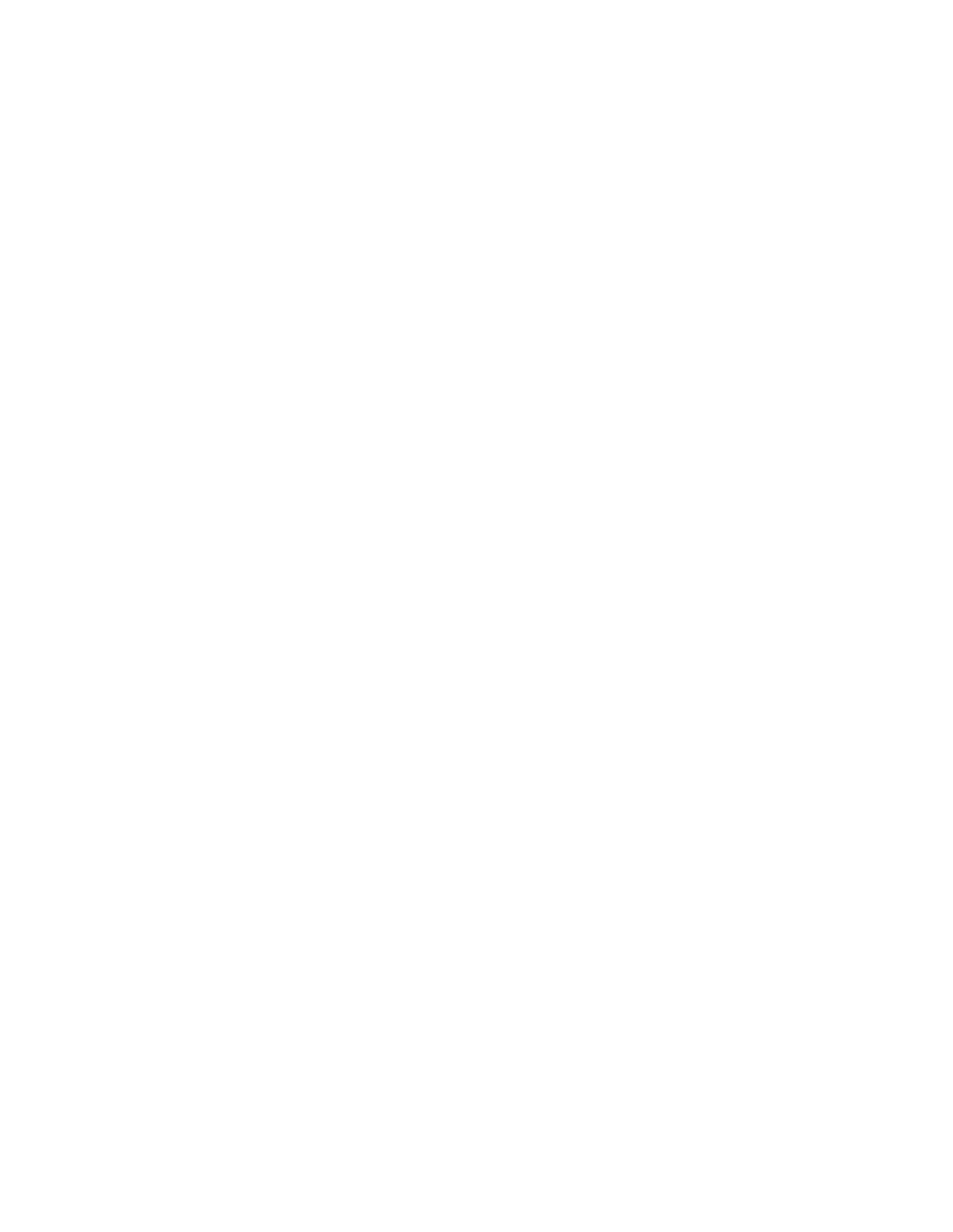# **SAMPLE RULES OF PROCEDURE**

The following are sample rules of procedure for a village board of trustees. They are meant only to serve as a guideline and should be tailored to the specific needs of each particular village. Your village board may wish to make its rules of procedure more extensive, but at the very least it should address the topics in the sample.

# **REGULAR MEETINGS**

- The regular meeting of the Board of trustees will be on the third Tuesday of each month.
- The regular meetings will commence at 7:00 p.m. and be held in the boardroom at the village hall.
- Any deviation of the foregoing paragraph must be determined by the Board of Trustees.

# **SPECIAL MEETINGS**

- Special Meetings of the Board of Trustees are all those Board meetings other than regular meetings.
- A special meeting may be called by the Mayor or any Trustee upon notice to the entire Board.
- Notice may be given by telephone, in person, or in writing at least 24 hours in advance unless an emergency exists.

# **QUORUM**

- A quorum of the Board of Trustees must be present to conduct business.
- A quorum of the five-member Board of Trustees is three.
- In the absence of a quorum, a lesser number may adjourn and compel the attendance of absent members.

# **EXECUTIVE SESSIONS**

- Executive sessions will be held in accordance with Public Officers Law § 105.
- All executive sessions will be commenced in a public meeting.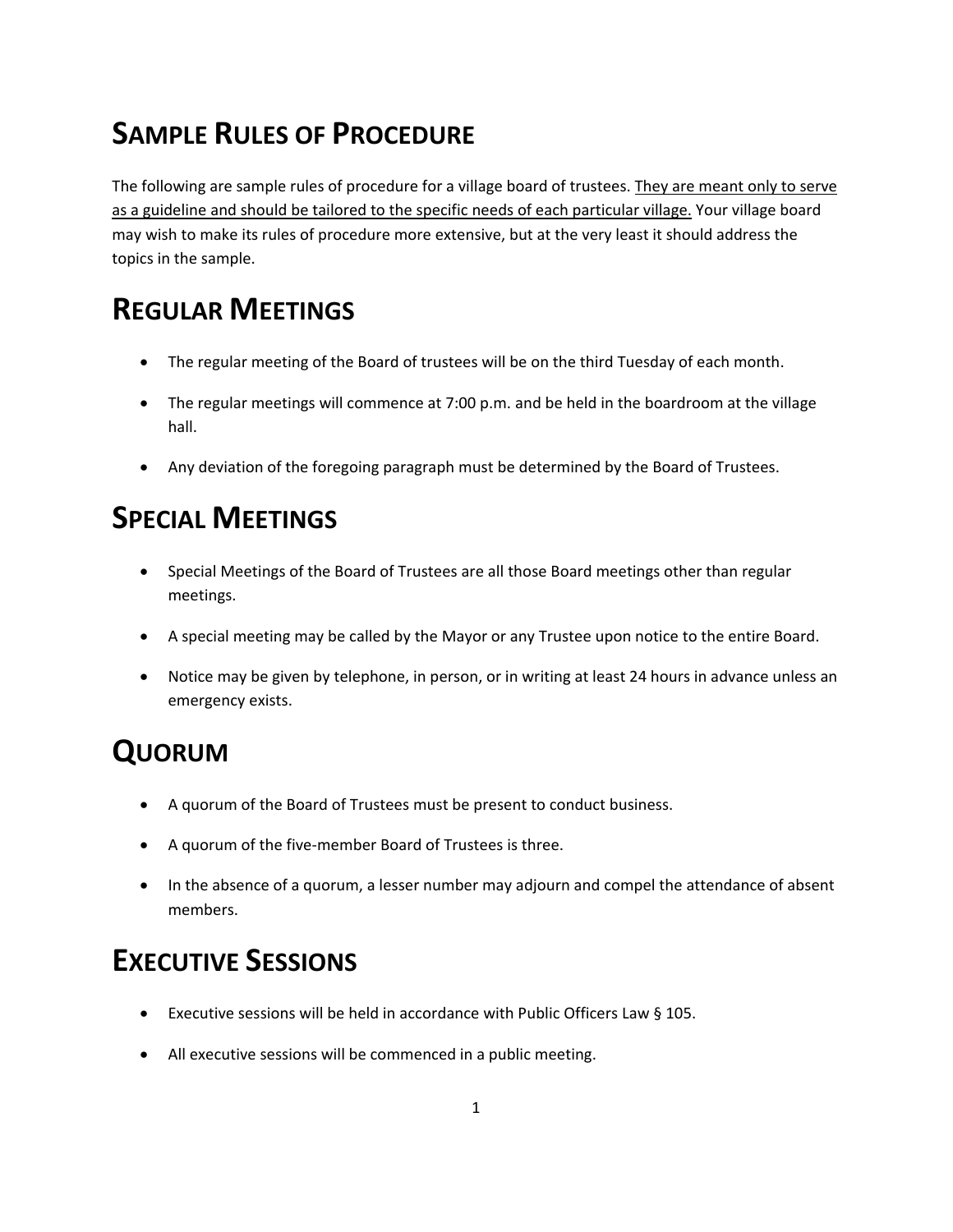# **AGENDAS**

- The agenda of every meeting of the Board of Trustees will be prepared by the Clerk at the direction of the Mayor.
- The Mayor or any Trustee may have an item placed on the agenda.
- When possible, items for the agenda must be given to the Clerk at least 24 hours before the meeting.
- Items may be placed on the agenda at anytime, including during the meeting.
- The agenda will be prepared no later than by noon on the day of the meeting.
- If necessary a supplemental agenda may be distributed at the beginning of the meeting.

# **VOTING**

- Pursuant to Village Law, each member of the Board of trustees has one vote. The Mayor may vote on any matter, but must vote in the case of a tie.
- A vote upon any question will be taken by "yes" and "no."
- When taking votes, the clerk must record in the minutes for each Trustee whether they voted yes, voted no, abstained from voting, or were absent. Abstentions and absences should not be counted as votes. Abstentions and absences are neither positive nor negative votes; they are simply no vote at all.
- For the purposes of determining whether a matter passed, the clerk must tally the number of yes votes.
- Unless otherwise specified by state law, a majority of the totally authorized voting power of the board must vote yes for the matter to pass.

## **MINUTES**

- Minutes will be taken by the Clerk.
- Minutes must consist of a record or summary of all motions, proposals, resolutions and any other matter formally voted upon and the vote thereon.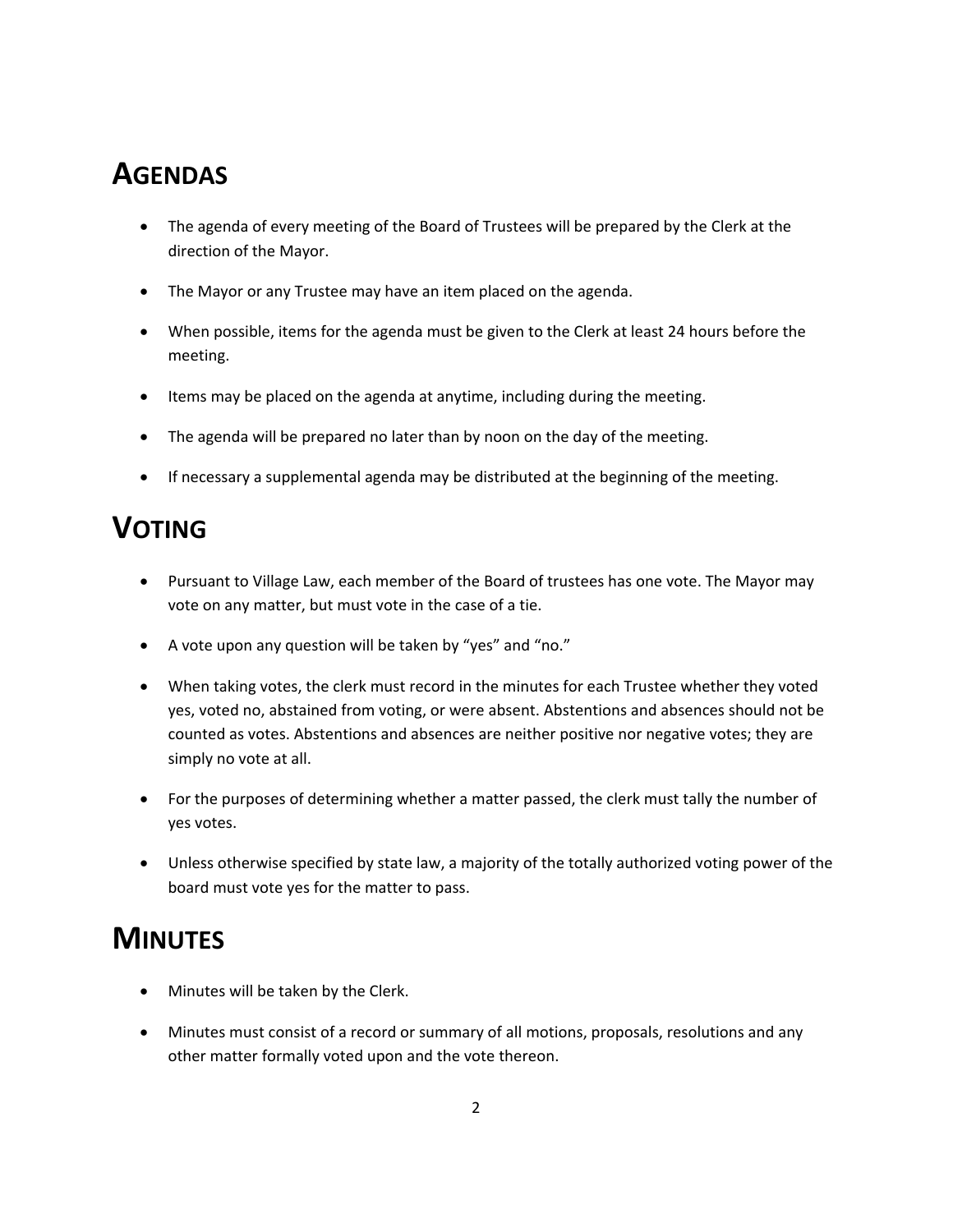- Minutes must be taken at executive session of any action that is taken by formal vote and must consist of a record or summary of the final determination of the action, and the date and vote thereon. The summary need not include any matter which is not required to be made public by the Freedom of Information Law (FOIL).
- Minutes must include the following:
	- Name of the board;
	- Date, place, and time of the meeting;
	- Notation of whether a board member is present or absent, and the board member's time of arrival or time of departure if different from the time the meeting was called to order and adjourned;
	- Name and title of other village officials and employees present and the approximate number of attendees;
	- Record of communications presented to the Board;
	- Record of reports made by Board or other village personnel;
	- Time of adjournment; and
	- Signature of Clerk or person who took the minutes if not the Clerk.

Minutes may not contain a summary of the discussion leading to action taken or include verbatim comments unless a majority of the Board resolves to have the Clerk do so. Minutes must be approved by the Board at the next board meeting. The minutes may be amended only upon Board approval.

# **ORDER OF BUSINESS**

- Call to order;
- Roll call;
- Approval of previous meeting's minutes;
- Report of officers and committees (list);
- Public comment period;
- Old business;
- New business;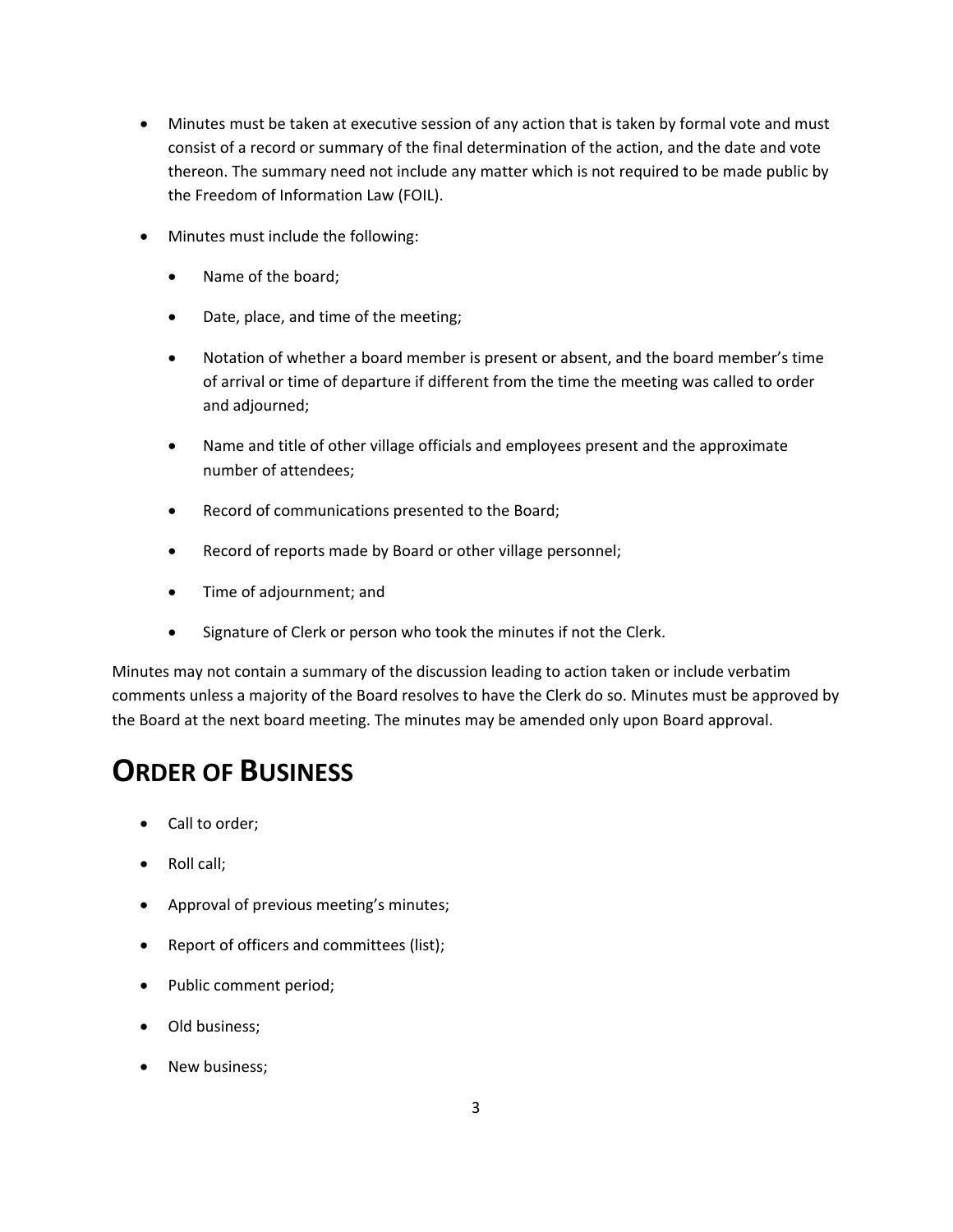- Appropriations;
- Auditing; and
- Adjournment.

# **GENERAL RULES OF PROCEDURE**

- The Mayor presides at the meeting. In the Mayor's absence, The Deputy Mayor presides.
- The presiding officer may debate, make motions, and take any other action that other Board members may take.
- Board members are not required to rise but must be recognized by the presiding officer before making motions and speaking.
- Motions require a second.
- A member, once recognized, may not be interrupted when speaking unless it is to call him/her to order. If a member is called to order, they must cease speaking until the question of order is determined. If the member is in order, he may proceed.
- A member may not be limited in the number of times he speaks on a question.
- Motions to close or limit debate require a two-thirds vote.

# **GUIDELINES FOR PUBLIC COMMENT**

- The Public may speak only during the meeting's Public Comment period and at any other time a majority of the Board allows.
- Speakers must be recognized by the presiding officer.
- Speakers must step to the front of the room.
- Speakers must give their name, address and organization, if any.
- Speakers must limit their remarks to five minutes on a given topic.
- Speakers may not yield any remaining time they may have to another speaker.
- Board members may, with the permission of the Mayor, interrupt a speaker during their remarks, but only for the purpose of clarification or information.
- All remarks must be addressed to the Board as a body and not to individual Board members.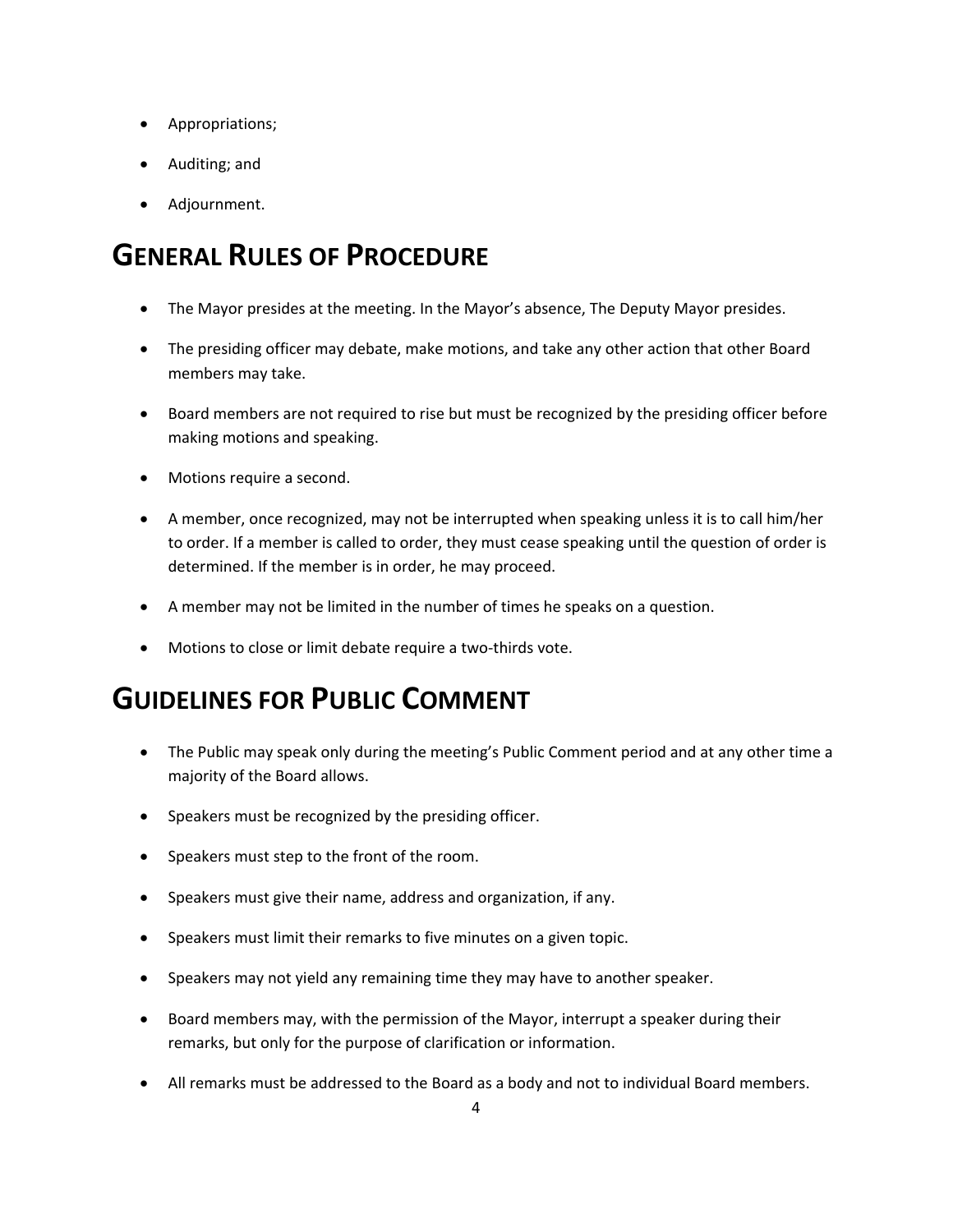• Speakers must observe the commonly accepted rules of courtesy, decorum, dignity and good taste. Interested parties or their representatives may address the Board by written communications.

# **GUIDELINES FOR USE OF RECORDING EQUIPMENT**

- All members of the public and all public officials are allowed to tape or video record public meetings.
- Recording is not allowed during executive sessions.
- The Recording must be done in a manner which does not interfere with the meeting.
- The Mayor may make the determination that the recording is being done in an intrusive manner, taking into consideration, but not limited to, brightness of lights, distance from the Village Board, size of the equipment, the amounted of noise generated by the activity, and the ability of the public to still participate in the meeting.
- If the Mayor determines that the recording is interfering with the meeting, the Mayor may request the individual alter his behavior to eliminate the interference. If the Mayor's request is not complied with, the Mayor may have the individual removed from the meeting room.

# **ADJOURNMENT**

• Meetings must be adjourned by motion

# **AMENDMENTS TO THE RULES OF PROCEDURE**

The foregoing procedures may be amended from time to time by a majority vote of the Board.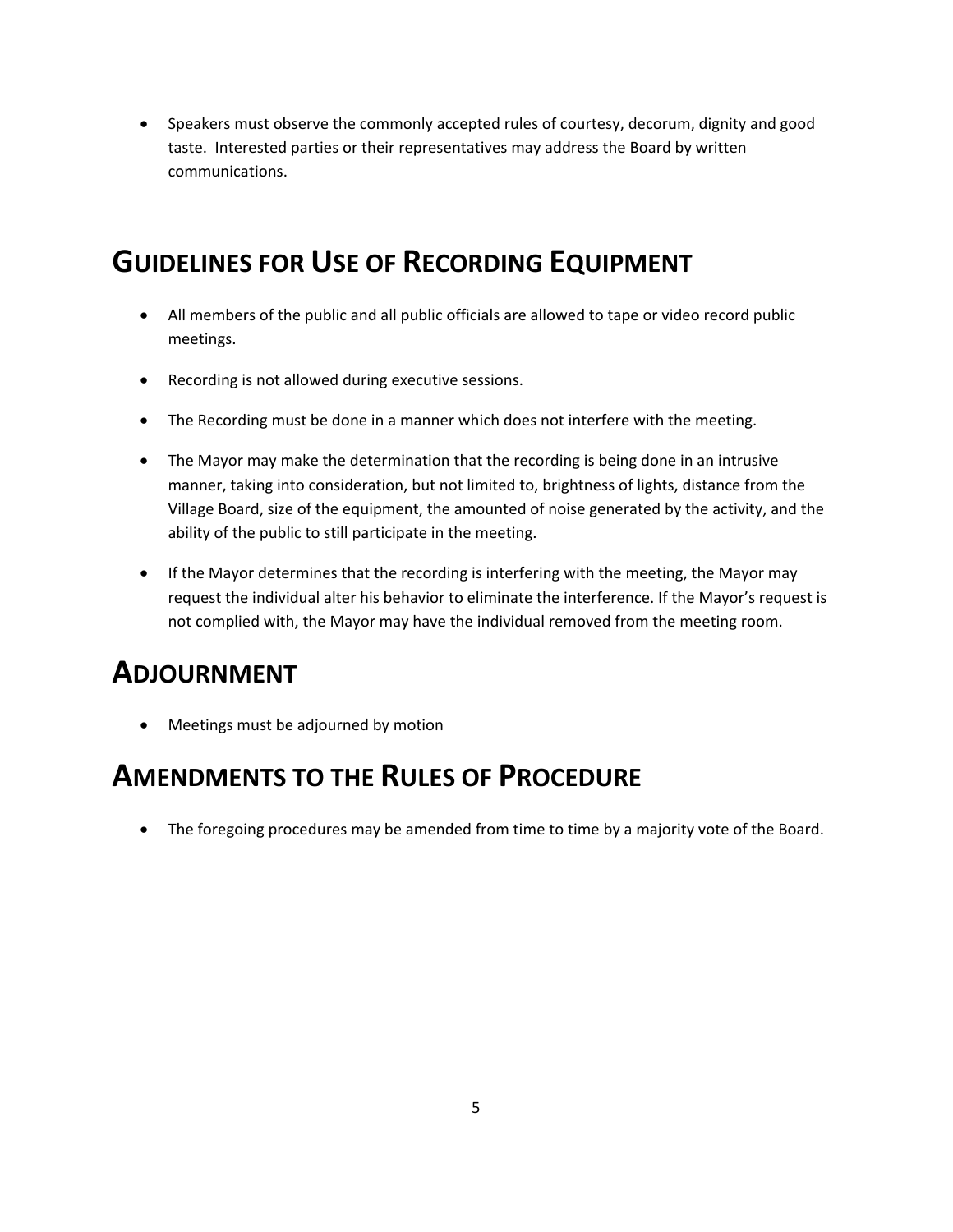## **When can a meeting be closed?**

### **(Excerpt from the Committee on Open Government publication** *Your Right to Know***)**

The law provides for closed or "executive" sessions under circumstances prescribed in the law. It is important to emphasize that an executive session is not separate from an open meeting, but rather is defined as a portion of an open meeting during which the public may be excluded.

To close a meeting for executive session, the law requires that a public body take several procedural steps. First, a motion must be made during an open meeting to enter into executive session; second, the motion must identify "the general area or areas of the subject or subjects to be considered;" and third, the motion must be carried by a majority vote of the total membership of a public body.

Further, a public body cannot close its doors to the public to discuss the subject of its choice, for the law specifies and limits the subject matter that may appropriately be discussed in executive session. The eight subjects that may be discussed behind closed doors include:

(a) matters which will imperil the public safety if disclosed;

(b) any matter which may disclose the identity of a law

enforcement agency or informer;

(c) information relating to current or future investigation or prosecution of a criminal offense which would imperil effective law enforcement if disclosed;

(d) discussions regarding proposed, pending or current litigation;

(e) collective negotiations pursuant to Article 14 of the Civil Service Law (the Taylor Law);

(f) the medical, financial, credit or employment history of a particular person or corporation, or matters leading to the appointment, employment, promotion, demotion, discipline, suspension, dismissal or removal of a particular person or corporation;

(g) the preparation, grading or administration of examinations; and

(h) the proposed acquisition, sale or lease of real property or the proposed acquisition of securities, or sale or exchange of securities held by such public body, but only when publicity would substantially affect the value thereof.

These are the only subjects that may be discussed behind closed doors; all other deliberations must be conducted during open meetings.

It is important to point out that a public body can never vote to appropriate public monies during a closed session. Therefore, although most public bodies may vote during a properly convened executive session, any vote to appropriate public monies must be taken in public.

The law also states that an executive session can be attended by members of the public body and any other per sons authorized by the public body.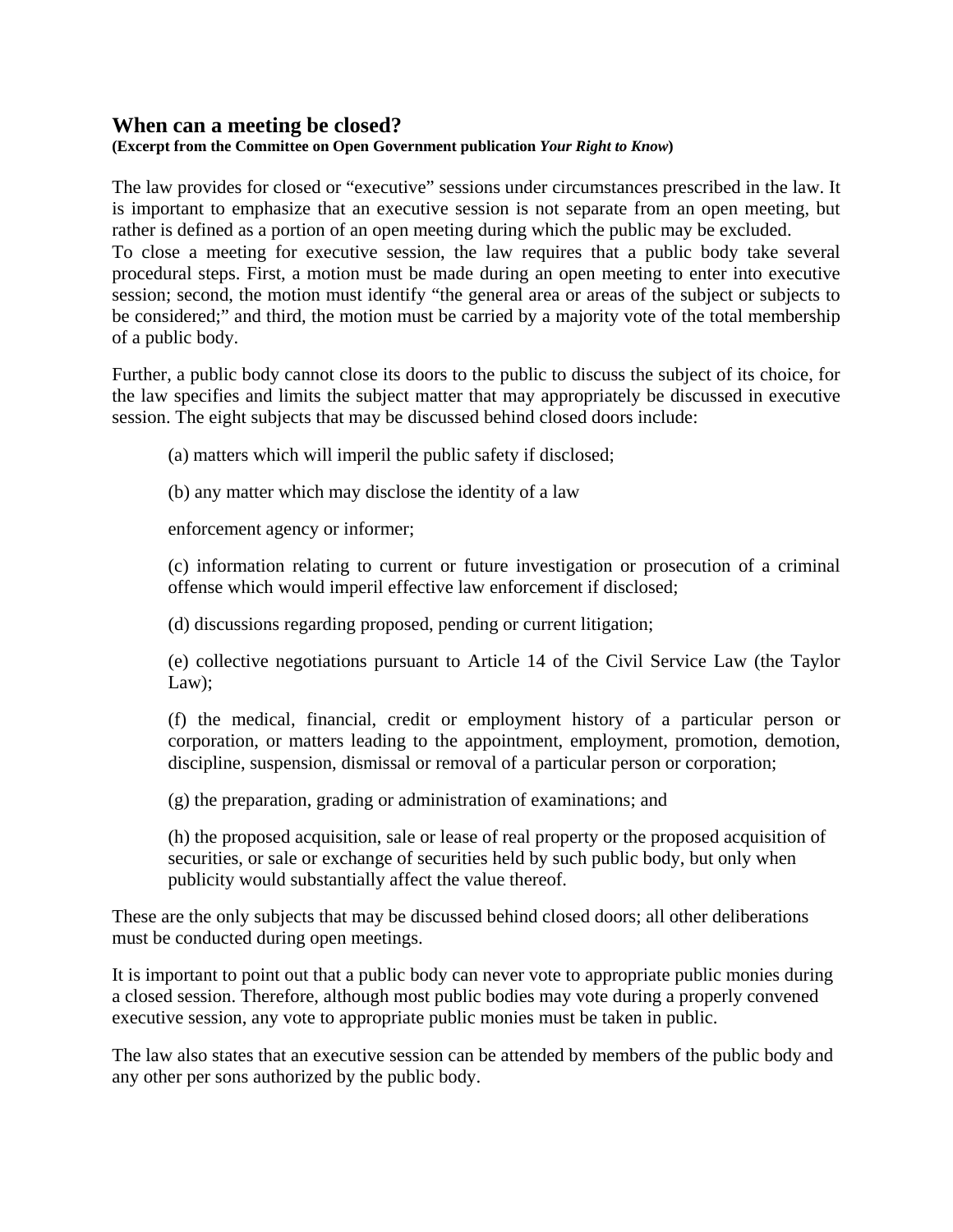## **Publications of Interest**

## **Your Right To Know**

http://www.dos.state.ny.us/coog/Right\_to\_know.html

**Conducting Public Meetings and Public Hearings** 

http://www.dos.state.ny.us/lgss/pdfs/public.pdf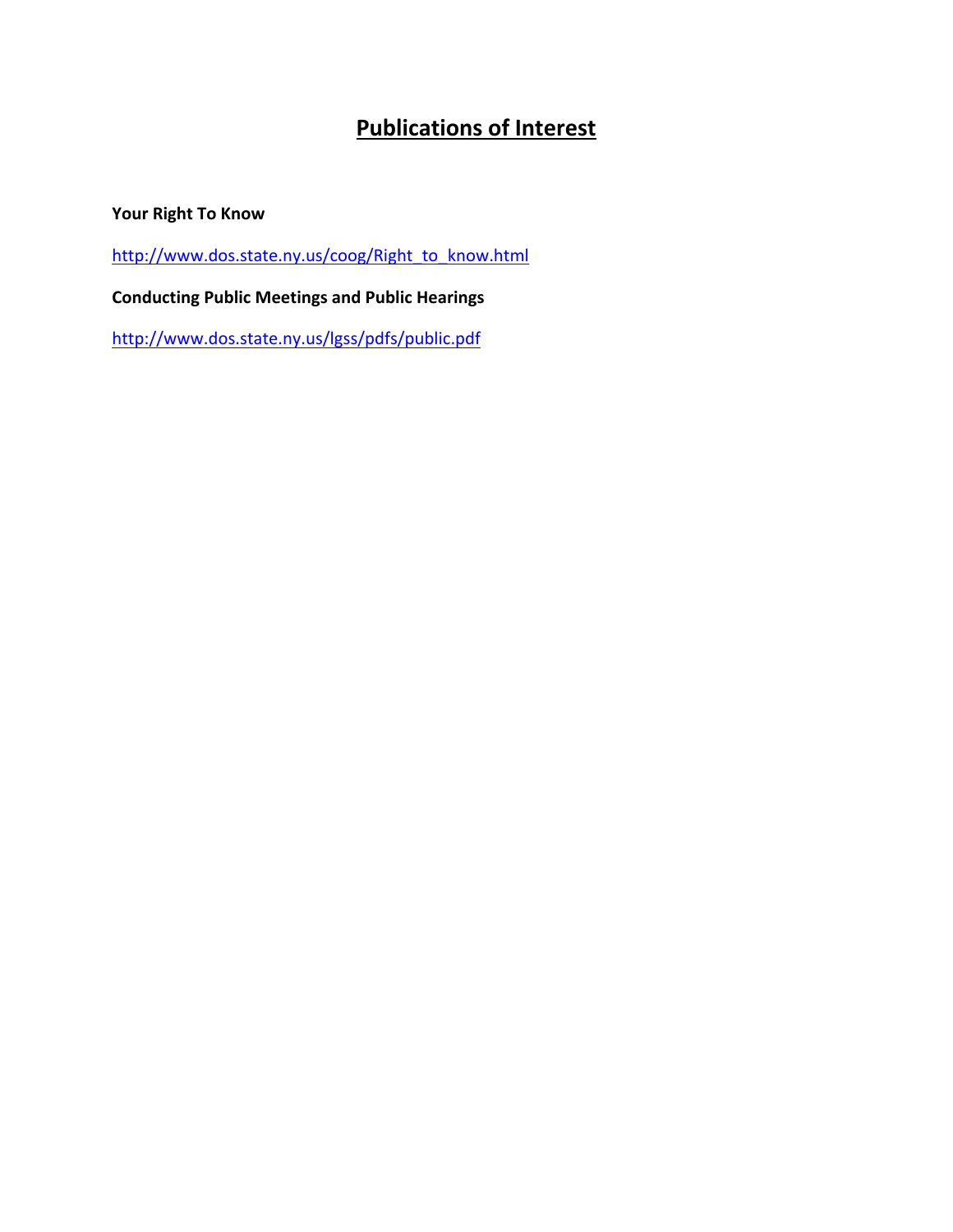### OML-AO-4028

August 25, 2005

*The staff of the Committee on Open Government is authorized to issue advisory opinions. The ensuing staff advisory opinion is based solely upon the facts presented in your correspondence.* 

Dear local Officers and Dear

I have received your letter and the memorandum relating to it. Please accept my apologies for the delay in response.

You indicated that the Hyde Park Town Board conducted an executive session that you did not attend, and when it reconvened in public, "the Supervisor announced that two (2) decisions were made." On the following day, you contacted the Town Attorney to request that he verify that a vote was taken during the executive session. He referred your inquiry to the attorney who was present and wrote that:

"No votes were taken in Executive Session. In both instances the Board simply confirmed decisions it had previously made."

You wrote that you "fail to understand what that answer means." I must admit that I do not understand it either. Nevertheless, I offer the following comments.

First, as you are aware, the Open Meetings Law contains direction concerning minutes of meetings and provides what might be viewed as minimum requirements pertaining to their contents. Specifically, §106 states that:

"1. Minutes shall be taken at all open meetings of a public body which shall consist of a record or summary of all motions, proposals, resolutions and any other matter formally voted upon and the vote thereon.

2. Minutes shall be taken at executive sessions of any action that is taken by formal vote which shall consist of a record or summary of the final determination of such action, and the date and vote thereon; provided, however, that such summary need not include any matter which is not required to be made public by the freedom of information law as added by article six of this chapter.

3. Minutes of meetings of all public bodies shall be available to the public in accordance with the provisions of the freedom of information law within two weeks from the date of such meetings except that minutes taken pursuant to subdivision two hereof shall be available to the public within one week from the date of the executive session."

In view of the foregoing, as a general rule, a public body may take action during a properly convened executive session [see Open Meetings Law, §105(1)]. If action is taken during an executive session, minutes reflective of the action, the date and the vote must generally be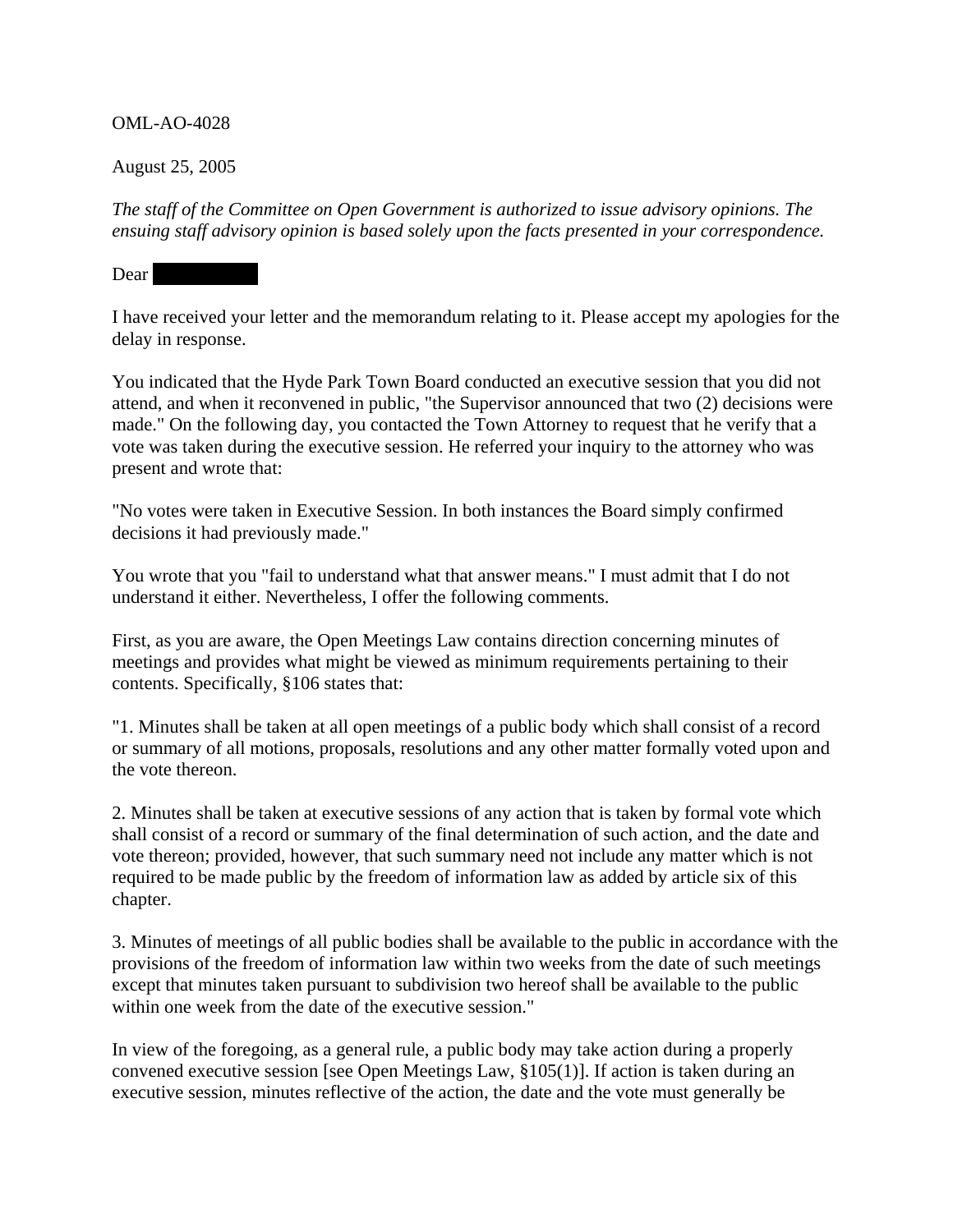recorded in minutes pursuant to  $\S 106(2)$  of the Law. If no action is taken, there is no requirement that minutes of the executive session be prepared.

I point out that minutes of executive sessions need not include information that may be withheld under the Freedom of Information Law. From my perspective, when a public body makes a final determination during an executive session, that determination will, in most instances, be public. For example, although a discussion to hire or fire a particular employee could clearly be discussed during an executive session [see Open Meetings Law, §105(1)(f), a determination to hire or fire that person would be recorded in minutes and would be available to the public under the Freedom of Information Law. On other hand, if a public body votes to initiate a disciplinary proceeding against a public employee, minutes reflective of its action would not have include reference to or identify the person, for the Freedom of Information Law authorizes an agency to withhold records to the extent that disclosure would result in an unwarranted personal privacy such as unsubstantiated charges or allegations [see Freedom of Information Law, §87(2)(b)].

On occasion, public bodies have taken action by what has been characterized as "consensus." If a public body reaches a consensus upon which it relies, I believe that minutes reflective of decisions reached must be prepared and made available. In Previdi v. Hirsch [524 NYS 2d 643 (1988)], the issue involved access to records, i.e., minutes of executive sessions held under the Open Meetings Law. Although it was assumed by the court that the executive sessions were properly held, it was found that "this was no basis for respondents to avoid publication of minutes pertaining to the 'final determination' of any action, and 'the date and vote thereon'" (id., 646). The court stated that:

"The fact that respondents characterize the vote as taken by 'consensus' does not exclude the recording of same as a 'formal vote'. To hold otherwise would invite circumvention of the statute.

"Moreover, respondents' interpretation of what constitutes the 'final determination of such action' is overly restrictive. The reasonable intendment of the statute is that 'final action' refers to the matter voted upon, not final determination of, as in this case, the litigation discussed or finality in terms of exhaustion or remedies" (id. 646).

If the Board reached a "consensus" that is reflective of its final determination of an issue, I believe that minutes must be prepared that indicate its action, as well as the manner in which each member voted. I note that §87(3)(a) of the Freedom of Information Law states that: "Each agency shall maintain...a record of the final vote of each member in every agency proceeding in which the member votes." As such, members of public bodies cannot take action by secret ballot.

I hope that I have been of assistance.

Sincerely,

Robert J. Freeman Executive Director

RJF:tt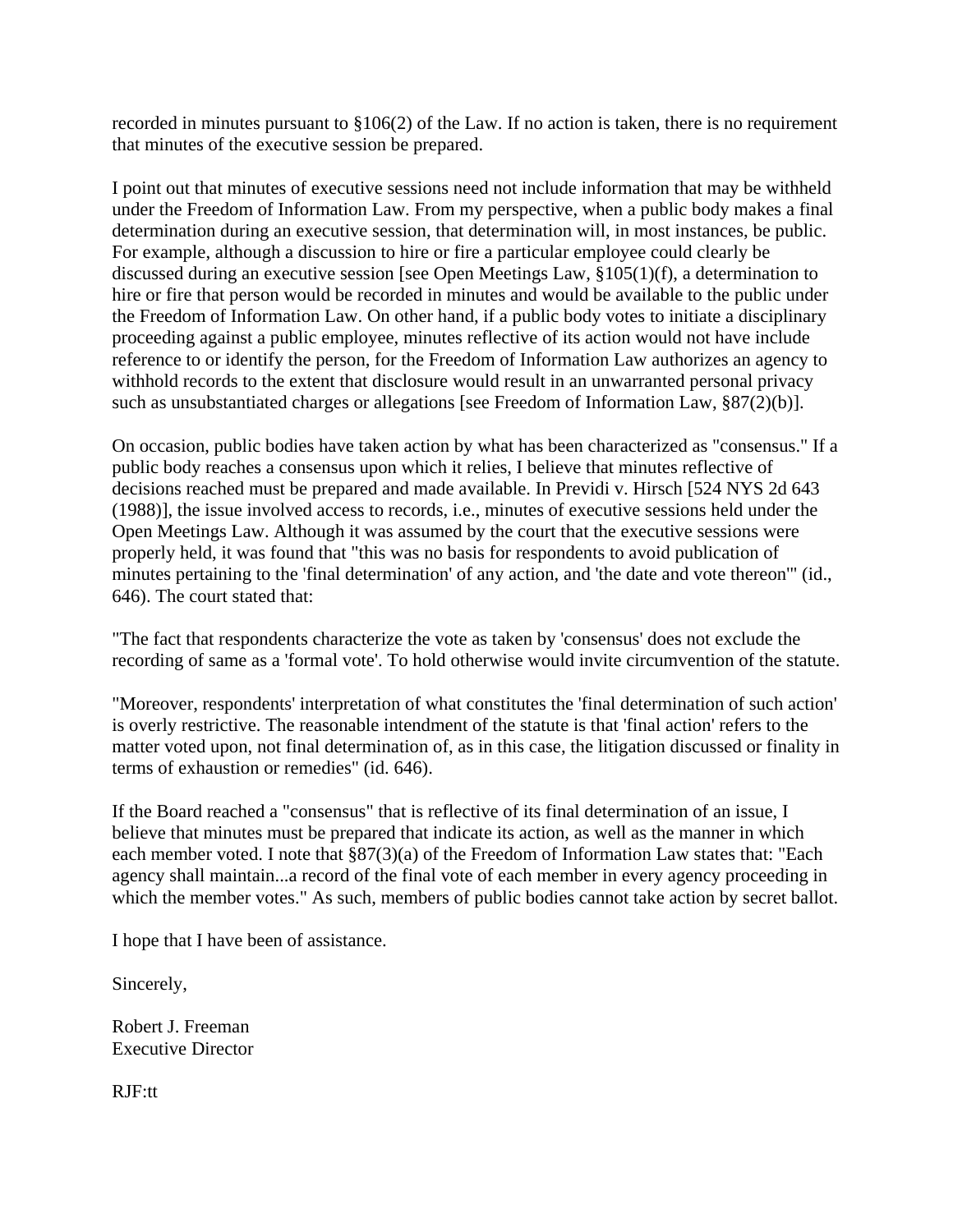#### **OML-AO-4506**

October 30, 2007

*The staff of the Committee on Open Government is authorized to issue advisory opinions. The ensuing staff advisory opinion is based solely upon the facts presented in your correspondence.* 

Dear local Office

 I have received your letter in which you inferred that the board of education in the school district in which you reside fails to comply with the Open Meetings Law by holding "so-called work sessions at which motions, votes are taken, contracts are discussed, and there is no counsel or district clerk present ever."

 In this regard, based on the judicial interpretation of the Open Meetings Law, there is no legal distinction between a "meeting" and "work session."

 By way of background, it is noted that the definition of "meeting" has been broadly interpreted by the courts. In a landmark decision rendered in 1978, the Court of Appeals, the state's highest court, found that any gathering of a quorum of a public body, such as a board of education, for the purpose of conducting public business is a "meeting" that must be convened open to the public, whether or not there is an intent to take action and regardless of the manner in which a gathering may be characterized [see Orange County Publications v. Council of the City of Newburgh, 60 AD 2d 409, aff'd 45 NY 2d 947 (1978)].

 I point out that the decision rendered by the Court of Appeals was precipitated by contentions made by public bodies that so-called "work sessions" and similar gatherings held for the purpose of discussion, but without an intent to take action, fell outside the scope of the Open Meetings Law. In discussing the issue, the Appellate Division, whose determination was unanimously affirmed by the Court of Appeals, stated that:

> "We believe that the Legislature intended to include more than the mere formal act of voting or the formal execution of an official document. Every step of the decision-making process, including the decision itself, is a necessary preliminary to formal action. Formal acts have always been matters of public record and the public has always been made aware of how its officials have voted on an issue. There would be no need for this law if this was all the Legislature intended. Obviously, every thought, as well as every affirmative act of a public official as it relates to and is within the scope of one's official duties is a matter of public concern. It is the entire decision-making process that the Legislature intended to affect by the enactment of this statute" (60 AD 2d 409, 415).

The court also dealt with the characterization of meetings as "informal," stating that:

"The word 'formal' is defined merely as 'following or according with established form, custom, or rule' (Webster's Third New Int. Dictionary). We believe that it was inserted to safeguard the rights of members of a public body to engage in ordinary social transactions, but not to permit the use of this safeguard as a vehicle by which it precludes the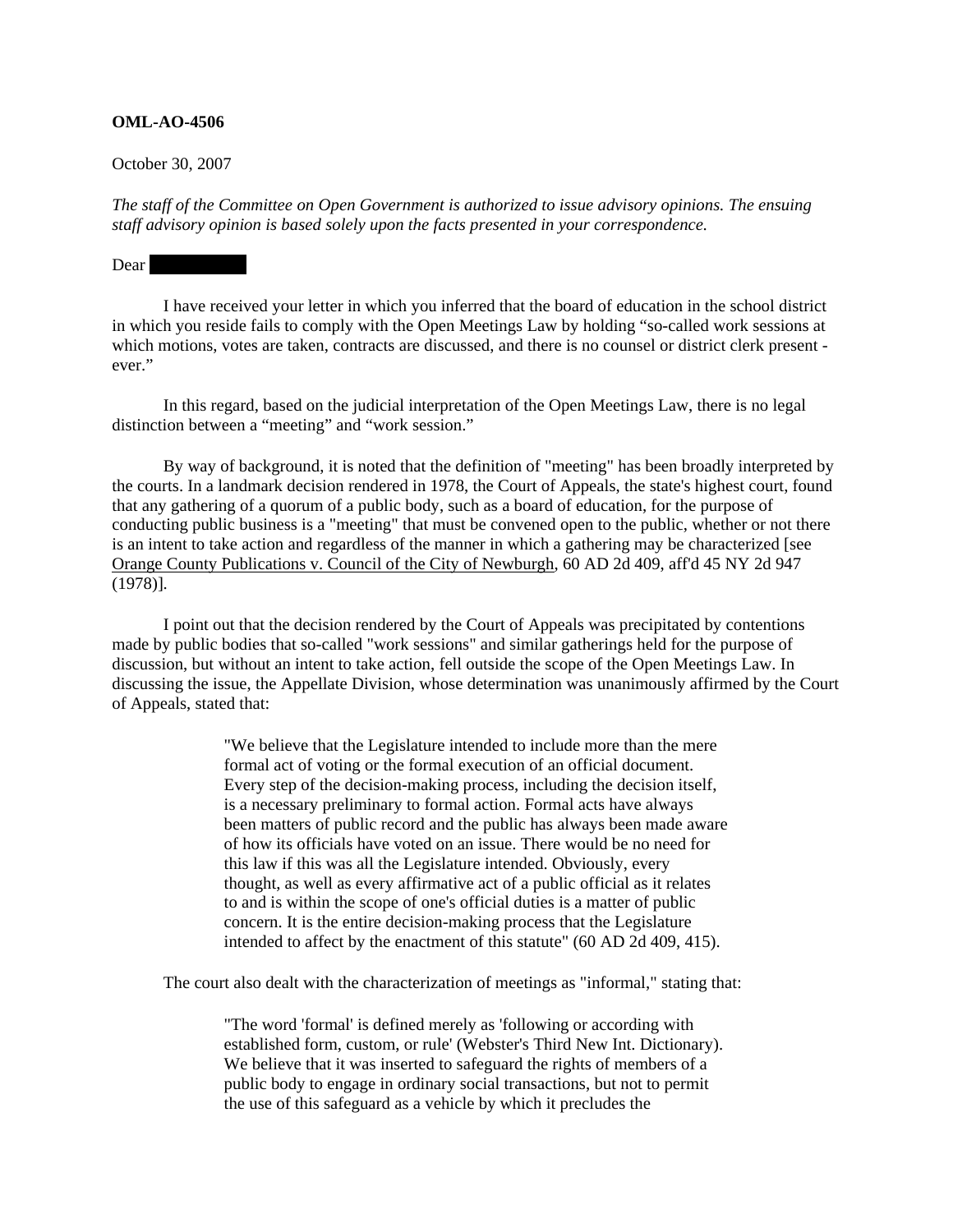application of the law to gatherings which have as their true purpose the discussion of the business of a public body" (id.).

 Based upon the direction given by the courts, if a majority of a public body gathers to discuss public business, any such gathering, in my opinion, would ordinarily constitute a "meeting" subject to the Open Meetings Law. Since a work session held by a majority of a public body is a "meeting", it would have the same responsibilities in relation to notice and the taking of minutes as in the case of a formal meeting, as well as the same ability to introduce motions, to vote and to enter into executive sessions when appropriate .

 With respect to minutes of "work sessions", as well as other meetings, the Open Meetings Law contains what might be viewed as minimum requirements concerning the contents of minutes. Specifically, §106 of the Open Meetings Law states that:

> "1. Minutes shall be taken at all open meetings of a public body which shall consist of a record or summary of all motions, proposals, resolutions and any other matter formally voted upon and the vote thereon.

2. Minutes shall be taken at executive sessions of any action that is taken by formal vote which shall consist of a record or summary of the final determination of such action, and the date and vote thereon; provided, however, that such summary need not include any matter which is not required to be made public by the freedom of information law as added by article six of this chapter.

3. Minutes of meetings of all public bodies shall be available to the public in accordance with the provisions of the freedom of information law within two weeks from the date of such meetings except that minutes taken pursuant to subdivision two hereof shall be available to the public within one week from the date of the executive session."

 Based upon the foregoing, it is clear in my view that minutes need not consist of a verbatim account of what was said at a meeting; similarly, there is no requirement that minutes refer to every topic discussed or identify those who may have spoken. Although a public body may choose to prepare expansive minutes, at a minimum, minutes of open meetings must include reference to all motions, proposals, resolutions and any other matters upon which votes are taken. If those kinds of actions, such as motions or votes, do not occur during work sessions, technically, I do not believe that minutes must be prepared. On the other hand, if motions are made or actions taken, those activities must be memorialized in minutes.

I hope that the foregoing serves to clarify your understanding and that I have been of assistance.

RJF:tt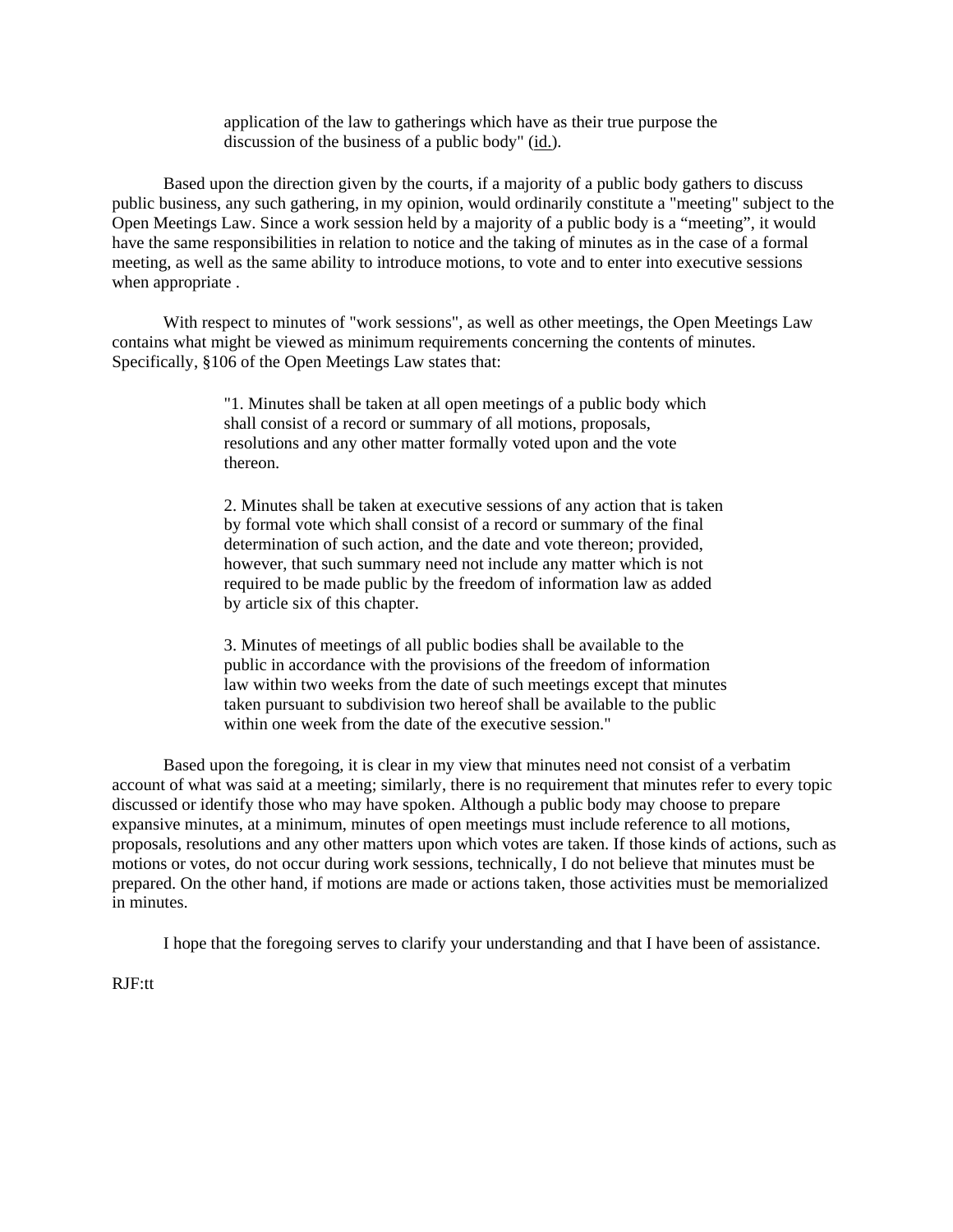### OML-AO-3812

June 2, 2004

*The staff of the Committee on Open Government is authorized to issue advisory opinions. The ensuing staff advisory opinion is based solely upon the facts presented in your correspondence.* 

Dear local Office

As you are aware, I have received your letter. Please accept my apologies for the delay in response.

You wrote that the Clerk in the Village of Forestville has suggested that the Board is required only "to put [notice of meetings] in the paper once a year since the meeting where held [sic] at the same time every month." You asked whether that is proper, and whether notice must be given prior to "workshops."

In this regard, I offer the following comments.

First, I do not believe that there is any legal distinction between a "workshop" and a "meeting." By way of background, the definition of "meeting" [see Open Meetings Law, §102(1)] has been broadly interpreted by the courts. In a landmark decision rendered in 1978, the Court of Appeals, the state's highest court, found that any gathering of a majority of a public body for the purpose of conducting public business is a "meeting" that must be conducted open to the public, whether or not there is an intent to have action and regardless of the manner in which a gathering may be characterized [see Orange County Publications v. Council of the City of Newburgh, 60 Ad 2d 409, aff'd 45 NY 2d 947 (1978)].

The decision rendered by the Court of Appeals was precipitated by contentions made by public bodies that so-called "work sessions" and similar gatherings held for the purpose of discussion, but without an intent to take action, fell outside the scope of the Open Meetings Law. In discussing the issue, the Appellate Division, whose determination was unanimously affirmed by the Court of Appeals, stated that:

"We believe that the Legislature intended to include more than the mere formal act of voting or the formal execution of an official document. Every step of the decision-making process, including the decision itself, is a necessary preliminary to formal action. Formal acts have always been matters of public record and the public has always been made aware of how its officials have voted on an issue. There would be no need for this law if this was all the Legislature intended. Obviously, every thought, as well as every affirmative act of a public official as it relates to and is within the scope of one's official duties is a matter of public concern. It is the entire decision-making process that the Legislature intended to affect by the enactment of this statute" (60 AD 2d 409, 415).

The court also dealt with the characterization of meetings as "informal," stating that:

"The word 'formal' is defined merely as 'following or according with established form, custom, or rule' (Webster's Third New Int. Dictionary). We believe that it was inserted to safeguard the rights of members of a public body to engage in ordinary social transactions, but not to permit the use of this safeguard as a vehicle by which it precludes the application of the law to gatherings which have as their true purpose the discussion of the business of a public body" (id.).